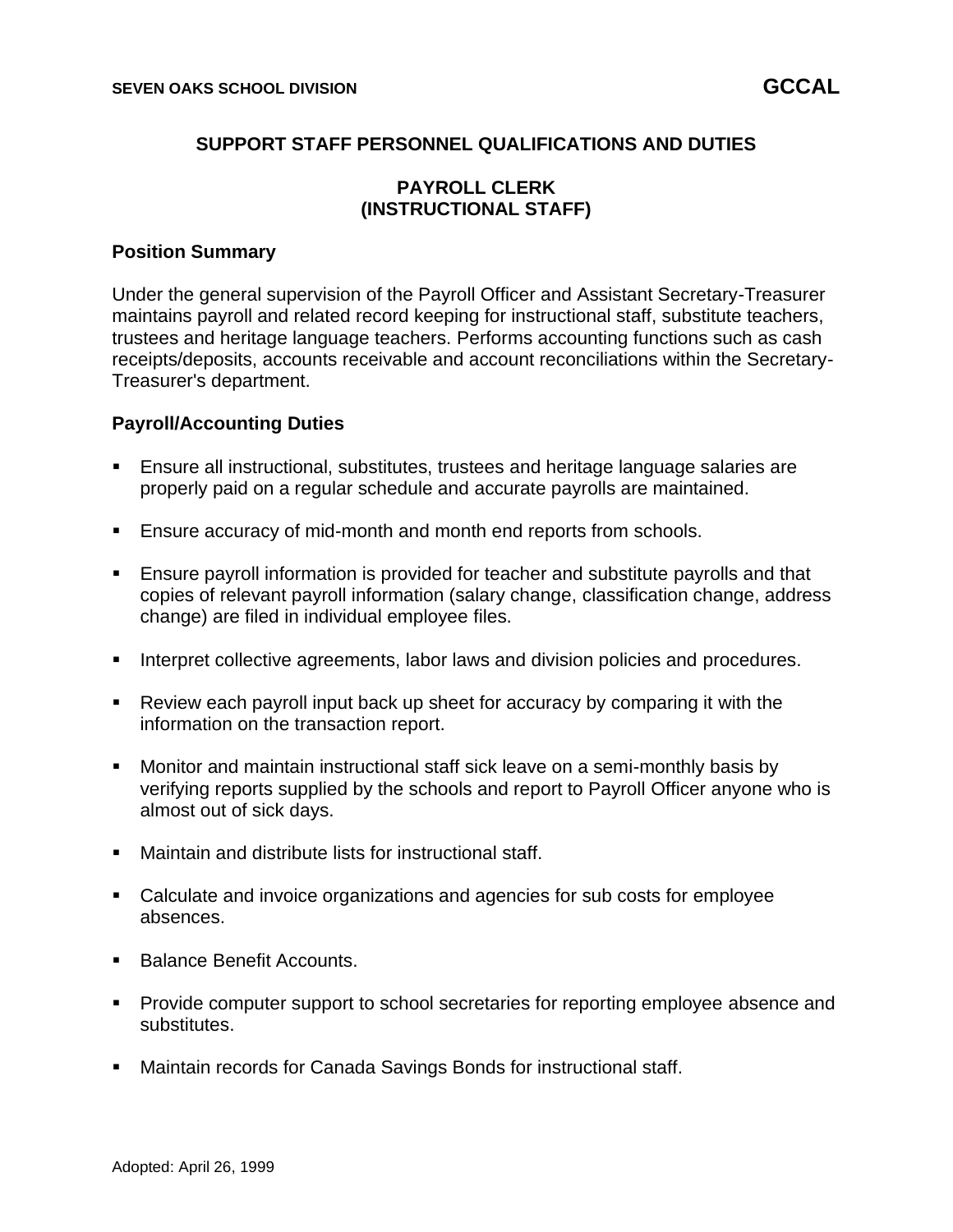- Distribute and answer questions regarding T4 slips as required.
- Calculate pay outs for teachers during the year.
- Backup support staff payroll clerk as required.

### **Related Duties**

- Prepare a listing of accounts receivable, invoice, and follow up on outstanding accounts such as facility rentals and outside billings.
- **E** Maintain non-resident student account receivable accounts, prepare invoices, account receivable cash receipts and deposits, reconcile non-resident accounts.
- **EXE** Issue receipts for monies received and prepare bank deposits for the Assistant Secretary-Treasurer as well as follow up on the collection of NSF cheques.
- Responsible for the security of cash and cheques received by the school division by placing in the safe until the monies are deposited.
- Secures files and prepares for monthly deposit all bus pass fees.

### **Correspondence/Reports**

- Complete requests for payroll investigations and "Report on Hiring" for Canada Employment and Immigration.
- **Employment verifications requested by employees to supply their banks for** loans/mortgages.
- Issue records of employment for teachers and substitutes.
- Compose and type miscellaneous letters and memos.
- Complete a variety of reports such as Worker's Compensation, Teacher Retirement Annuity Fund, Statistics Canada and substitute verification.
- Complete reports at June 30 for days worked for teachers and substitutes.
- Prepare data base query reports for payroll and accounting information as required.